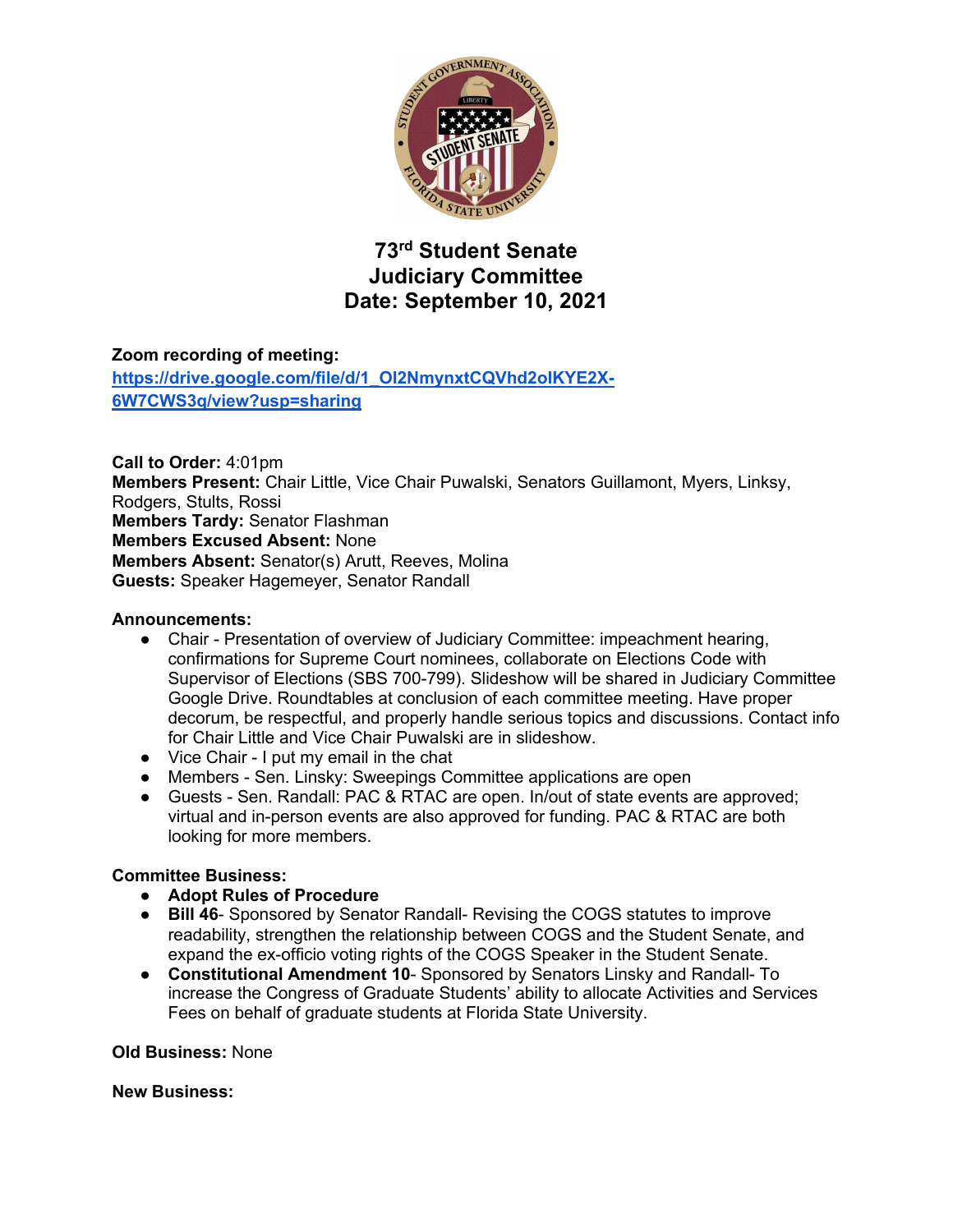

## **-Judiciary Committee Rules of procedure**

Sen. Linsky moves to adopt

Sen. Myers seconds

Passes by unanimous consent

**-Bill 46**- Sponsored by Senator Randall- Revising the COGS statutes to improve readability, strengthen the relationship between COGS and the Student Senate, and expand the ex-officio voting rights of the COGS Speaker in the Student Senate.

- Opening Statement:
	- Sen. Randall: 3 big changes. First, re-formatting. Second, changed COGS Speaker from ex-officio member for *voting* ex-officio member. This allows grad students to have their voice heard. Third, changes interaction of COGS with rest of SGA. Yields 1:44 to closing
- Technical non-debatable:
	- None
- **Sen. Myers moves to enter round table, Sen. Linsky seconds**
- Round table:
	- Sen. Linsky- Big supporter of Bill 46. COGS doesn't have much legislative discretion; they only have a liaison to Senate, and there aren't many grad school Senators. Supports this bill to allow grad students to have their voice heard. FSU needs more grad students and more grad students' papers published to have FSU rise in national rankings
- **Sen. Linsky moves to call the question, Sen. Myers seconds**
- Closing:
	- Randall: Thank you.
- Vote:
	- $\circ$  Y-7, N-0, A-0
	- Passes

**Constitutional Amendment 10**- Sponsored by Senators Linsky and Randall- To increase the Congress of Graduate Students' ability to allocate Activities and Services Fees on behalf of graduate students at Florida State University.

- Opening Statement:
	- Sen. Linsky- COGS receives abnormally low funding, especially for how many grad students there are. Grad students should get 70% of what they pay, instead of only getting 30%. Came to consensus with Sen. Randall that COGS should get 50% of what grad students pay. This will raise COGS budget from \$607,000 to a little over \$1M. This won't result in reduction from Senate budget. Yields 0:45 to closing
- Technical non-debatable:
	- None
- **Sen. Myers moves to enter round table, Sen. Guillamont seconds**
- Round table: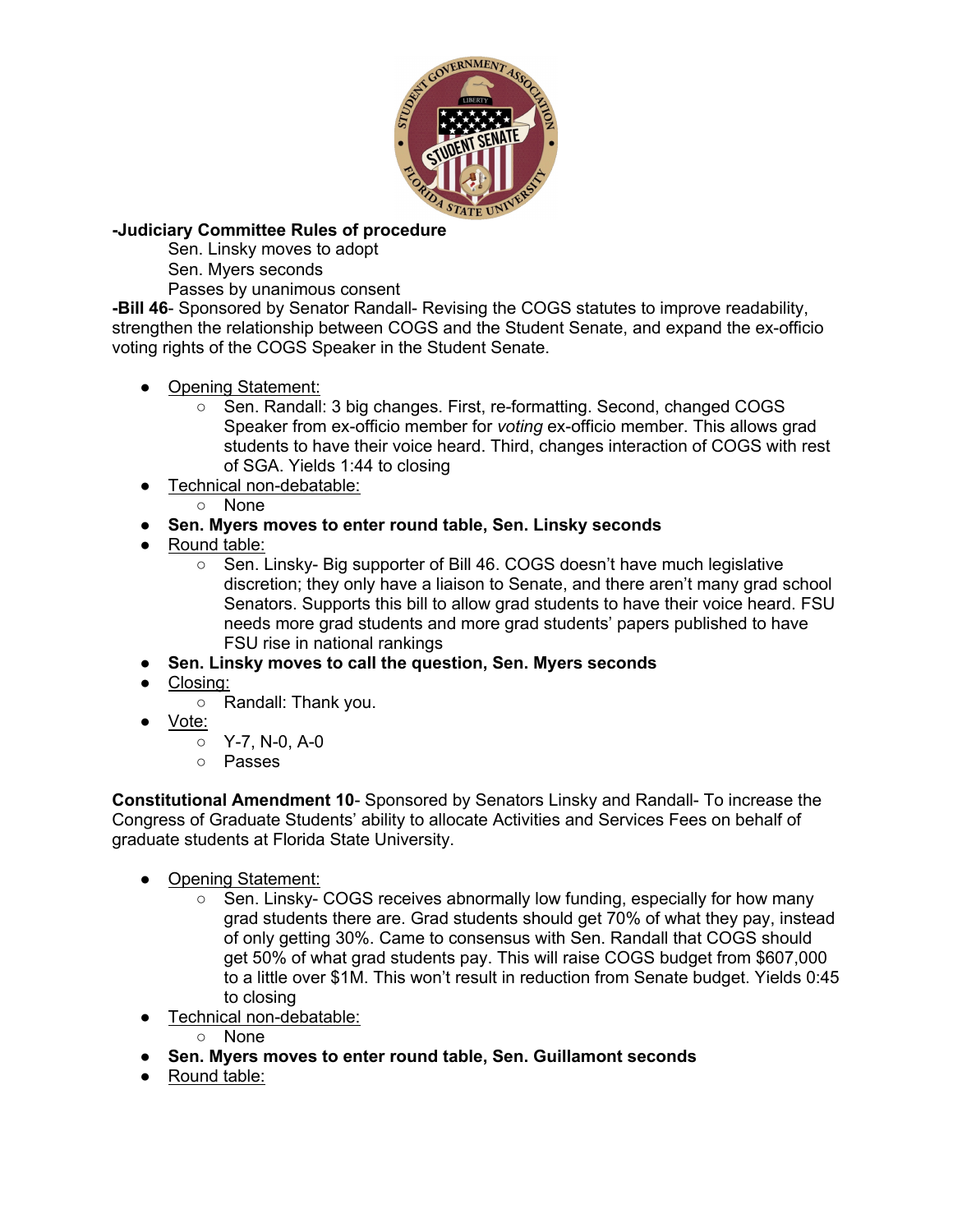

- Sen. Myers- supports this bill. It isn't harming Senate budget, and it's helping COGS and graduate students, so it's a great piece of legislation.
- Sen. Guillamont- I understand the COGS budget doesn't reflect number of grad students, but is there a need to increase funding?
- Sen. Randall- There is a need for more funding. COGS funds more individual students for research, which helps FSU's image on a national level. More funding would allow for a larger budget for Med School Council and Law School Council.
- Sen. Linsky- Lack of COGS funding has led to fighting among grad schools and there are accusations of favoritism. More funding would greatly help. For example, Law School Council only gets \$44,000 per year, so all the law school RSOs are fighting for money. Law and Med School Councils are seen as being the favorites because they get more funding than other grad schools, but this could be avoided if COGS is given more funding.
- **Sen. Myers moves to call the question, Sen. Rodgers seconds**
- Closing:
	- Sen. Linsky- Thank you. I hope you vote yes.
- Vote:
	- Y-8, N-0, A-0
	- Passes

### **Unfinished Business:**

### **Committee Legislative Round Table:**

### **Final Announcements:**

- Chair: Thank you for showing up. Next week we will meet on Monday or Tuesday (Labor Day affected our meeting time for this week). Please read legislation before it comes to our committee. Legislation is posted on Canvas, and I will also put them into Google Drive.
- Vice Chair: None
- Members: None
- Guests: None

**Date and Time of Next Meeting:** 9/14 at 7:00pm **Adjourned:** 4:29pm Moved by Sen. Linsky, Sen. Myers seconds

Gabrielle Little

Signature of Chair